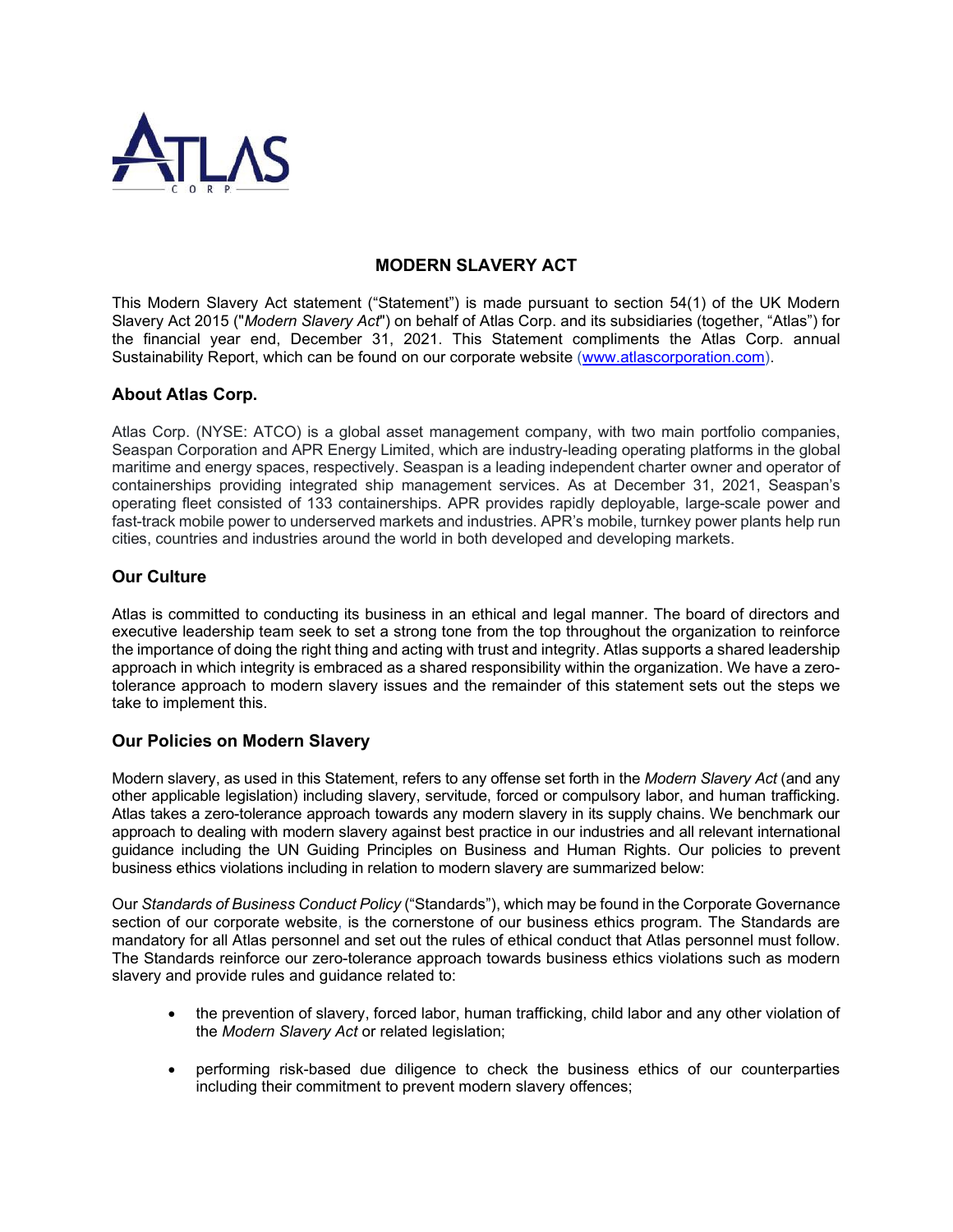- including business ethics policy compliance in our contracts;
- reporting any suspected breach of our Standards including in relation to modern slavery;
- safeguarding the environment and promoting sustainability;
- preventing corruption, sanctions, trade control and proscribed person violations;
- keeping accurate financial records and maintaining effective internal controls;
- preventing fraud, money laundering and any facilitation of tax evasion;
- protecting privacy and confidentiality; and
- avoiding conflict of interests and unauthorized political contributions.

The Standards are reviewed regularly and changes are implemented business-wide through appropriate communications and training.

Our *Ship Recycling Policy,* which can be found in the ESG section of our website, governs the processes and standards that Atlas follows when recycling end-of-life vessels. Our policy requirements meet or exceed the requirements of the 2009 Hong Kong International Convention for the Safe and Environmentally Sound Recycling of Ships. As part of our policy, Atlas checks and approves the integrity and labor practices of the recycling yards and service providers with which it intends to do business. Atlas will only engage recycling yards that demonstrate acceptable environmental and labor practices conforming to the *Modern Slavery Act*.

### **Our Due Diligence Methodology**

Atlas has implemented a due diligence procedure that requires Atlas personnel to check and "onboard" those third parties that might reasonably present a compliance risk to Atlas. Entities/persons that are provisionally assessed as a higher risk are subject to further evaluations, which may include due diligence questionnaires, interviews, certifications or external due diligence reports. Atlas personnel must obtain legal department approval before proceeding with these transactions. Strategic and long-term supply chain relationships are subject to periodic review of risk and repeat evaluations.

In requiring compliance to our Standards, Atlas requires its suppliers and service providers take appropriate steps to prevent modern slavery in their respective supply chains and strictly refrain from abusive labor practices in violation of the *Modern Slavery Act*.

#### **Our Risk Management, Measurement and Monitoring**

Atlas observes all applicable laws and regulations including those requirements specified in the *Modern Slavery Act* and the *Sarbanes-Oxley Act of 2002*. Atlas implements all required internal controls and conducts regular internal audits to assess and monitor its business ethics compliance.

Atlas recognizes that regular risk assessments are an important component of an effective compliance program. We conduct risk assessments to identify existing and emerging risks, which may originate internally or externally. Atlas uses these risk inputs to assess and prioritize its mitigation responses. Business ethics, including modern slavery considerations, are routinely considered as part of these risk assessments.

Atlas recognizes that certain geographic areas (e.g., jurisdictions that score poorly in the Global Slavery Index), certain activities (e.g., work involving migrant, casual or less skilled labor), and certain transaction types (e.g., shipyards, manning agents), amongst other issues, may present heightened risk potential for